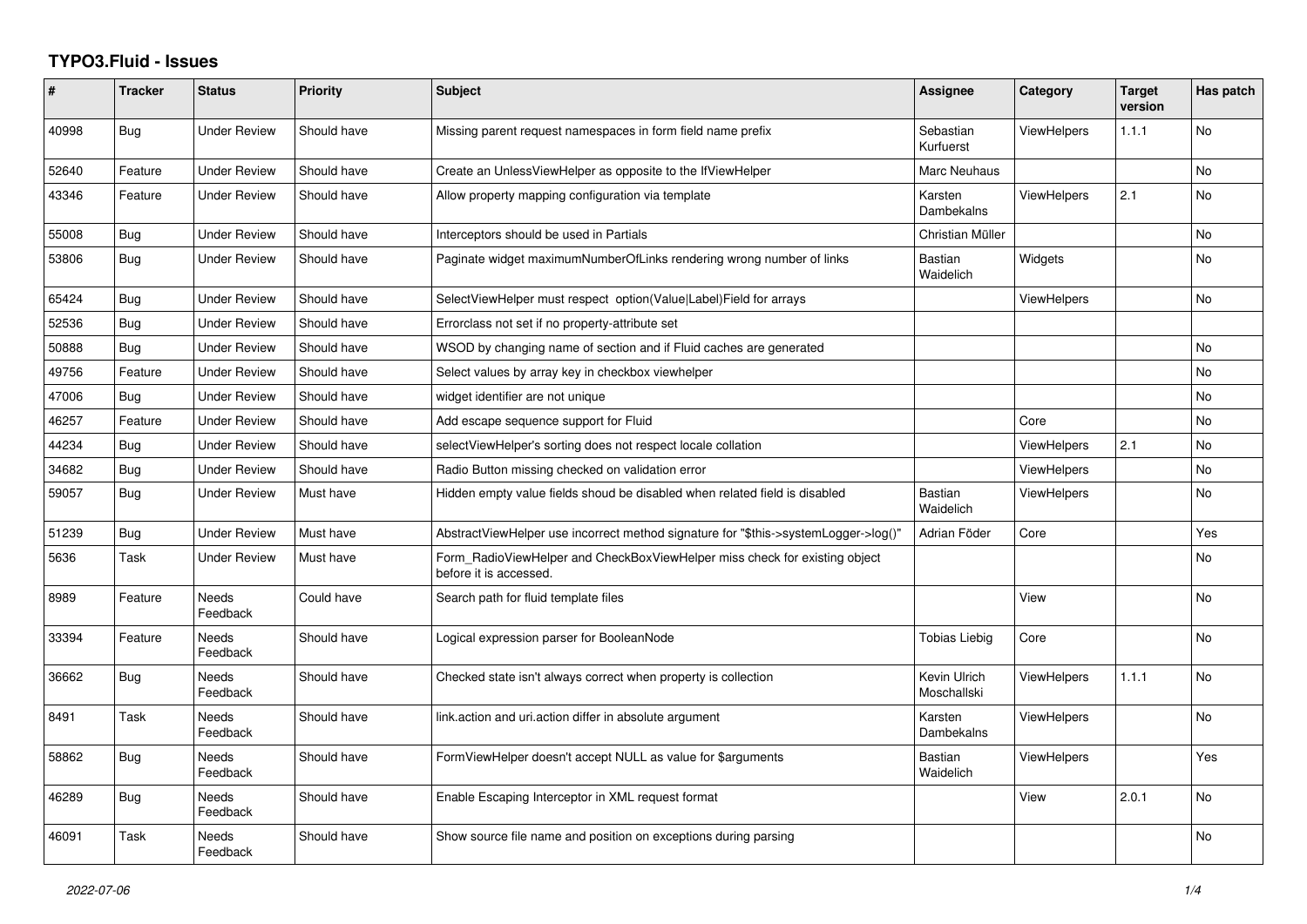| $\pmb{\#}$ | <b>Tracker</b> | <b>Status</b>     | <b>Priority</b>      | <b>Subject</b>                                                                                | <b>Assignee</b>        | Category    | <b>Target</b><br>version | Has patch |
|------------|----------------|-------------------|----------------------|-----------------------------------------------------------------------------------------------|------------------------|-------------|--------------------------|-----------|
| 45345      | Feature        | Needs<br>Feedback | Should have          | Easy to use comments for fluid that won't show in output                                      |                        |             |                          |           |
| 3291       | Feature        | Needs<br>Feedback | Should have          | Cacheable viewhelpers                                                                         |                        |             |                          | No        |
| 33628      | Bug            | Needs<br>Feedback | Must have            | Multicheckboxes (multiselect) for Collections don't work                                      | Christian Müller       | ViewHelpers |                          | No.       |
| 9005       | Feature        | Accepted          | Could have           | Fluid Template Analyzer (FTA)                                                                 | Sebastian<br>Kurfuerst |             |                          |           |
| 28551      | <b>Bug</b>     | Accepted          | Should have          | (v4) backport VHTest                                                                          | Sebastian<br>Kurfuerst |             |                          | No        |
| 5933       | Feature        | Accepted          | Should have          | Optional section rendering                                                                    | Sebastian<br>Kurfuerst | ViewHelpers |                          | <b>No</b> |
| 26664      | Task           | New               | Won't have this time | Clean up Form ViewHelpers                                                                     |                        | ViewHelpers |                          | <b>No</b> |
| 26658      | Task           | New               | Won't have this time | Make Form ViewHelpers consistent                                                              |                        | ViewHelpers |                          | No        |
| 3725       | Feature        | New               | Could have           | <b>CSS Engine</b>                                                                             | Christian Müller       | ViewHelpers |                          | No        |
| 62346      | Feature        | New               | Could have           | f:comment should have high precende                                                           |                        | Core        | 3.x                      | No        |
| 60181      | Feature        | New               | Could have           | Caching mechanism for Fluid Views/Templates                                                   |                        | View        |                          | <b>No</b> |
| 48355      | Feature        | New               | Could have           | Assign output of viewhelper to template variable for further processing.                      |                        |             |                          |           |
| 36559      | Feature        | New               | Could have           | New widget progress bar                                                                       |                        |             |                          | Yes       |
| 34309      | Task           | New               | Could have           | Unknown ViewHelpers cause exception - should be handled more graceful                         |                        | ViewHelpers |                          | <b>No</b> |
| 30555      | Feature        | New               | Could have           | Make TagBuilder more extensible                                                               |                        | Core        |                          | No        |
| 10472      | Feature        | New               | Could have           | Fluid Standalone distribution                                                                 |                        | Core        |                          | <b>No</b> |
| 7608       | Feature        | New               | Could have           | Configurable shorthand/object accessor delimiters                                             |                        | Core        |                          | Yes       |
| 1907       | Feature        | New               | Could have           | Default values for view helpers based on context                                              |                        | Core        |                          |           |
| 12863      | Bug            | New               | Should have          | Attributes of a viewhelper can't contain a '-'                                                | Sebastian<br>Kurfuerst | Core        |                          | No        |
| 37095      | Feature        | New               | Should have          | It should be possible to set a different template on a Fluid TemplateView inside an<br>action | Christopher<br>Hlubek  |             |                          | No        |
| 54195      | Task           | New               | Should have          | Rename and move FormViewHelper's errorClass value, currently 'f3-form-error'                  | Adrian Föder           | ViewHelpers |                          | No        |
| 60271      | Feature        | New               | Should have          | Paginate viewhelper, should also support arrays                                               |                        |             |                          | No        |
| 60003      | Feature        | New               | Should have          | Add required-Attribute to f:form.password                                                     |                        | ViewHelpers |                          | No        |
| 58983      | Bug            | New               | Should have          | format.date does not respect linebreaks and throws exception                                  |                        |             |                          | No        |
| 58921      | Bug            | New               | Should have          | f:form.* VHs crash if NOT inside f:form but followed by f:form                                |                        |             |                          | No        |
| 56237      | Task           | New               | Should have          | in-line (Condition) ViewHelpers should not evaluate on parsing                                |                        |             |                          | No        |
| 54284      | <b>Bug</b>     | New               | Should have          | Default Option for Switch/Case VH                                                             |                        | ViewHelpers |                          | No        |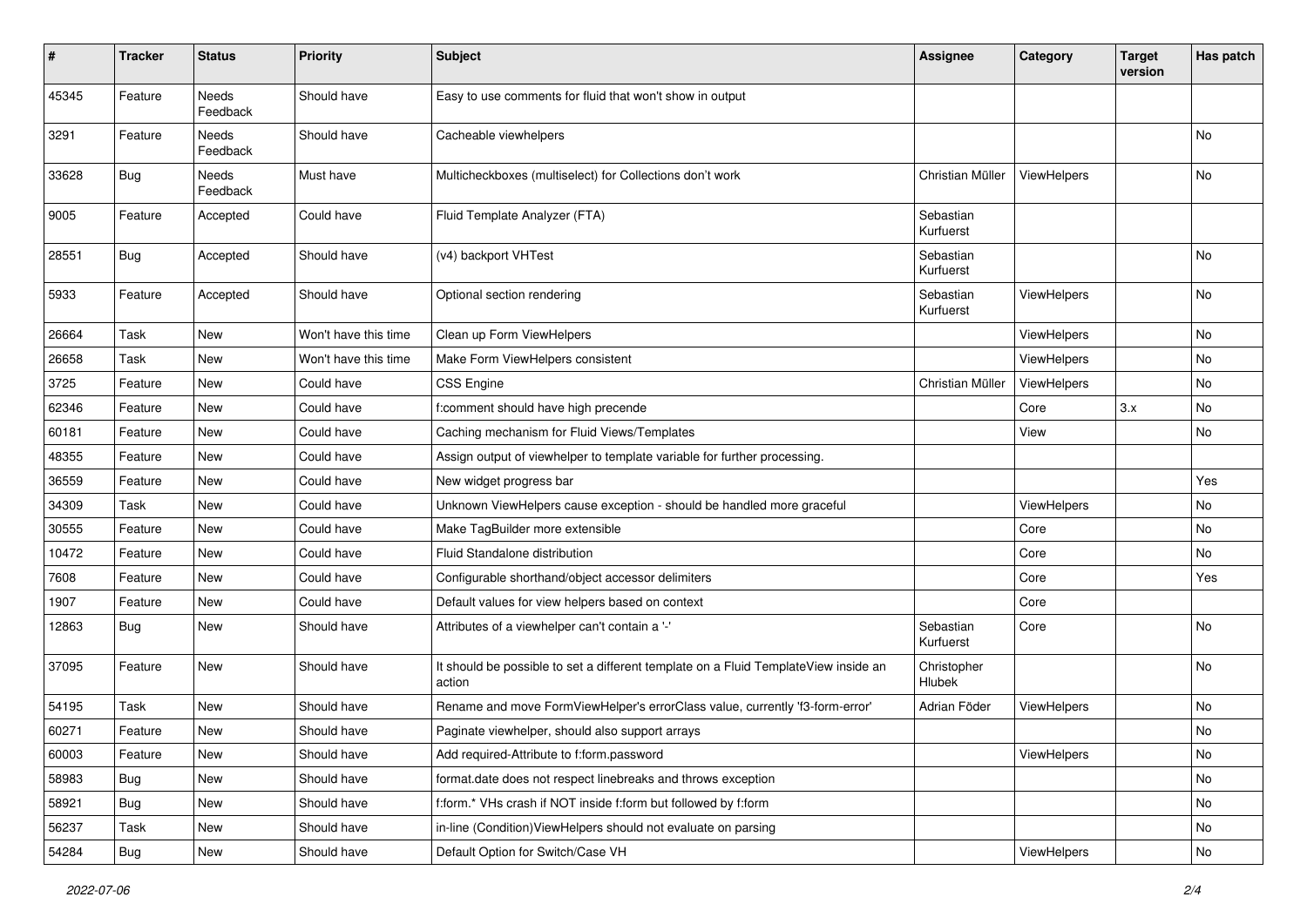| #     | <b>Tracker</b> | <b>Status</b> | <b>Priority</b> | Subject                                                                                                     | <b>Assignee</b> | Category    | <b>Target</b><br>version | Has patch |
|-------|----------------|---------------|-----------------|-------------------------------------------------------------------------------------------------------------|-----------------|-------------|--------------------------|-----------|
| 52591 | Bug            | New           | Should have     | The Pagination Widget broken for joined objects                                                             |                 |             |                          | No        |
| 52419 | Bug            | New           | Should have     | Wrong PHPDocs notation for default value inline f:translate viewhelper                                      |                 |             | 2.0                      | No        |
| 51277 | Feature        | New           | Should have     | ViewHelper context should be aware of actual file occurrence                                                |                 |             |                          | No        |
| 49600 | Bug            | New           | Should have     | f:form tag shown as a HTML on frontend                                                                      |                 | ViewHelpers |                          | No        |
| 47669 | Task           | New           | Should have     | FormViewHelper does not define the default request method                                                   |                 |             |                          | No        |
| 46545 | Feature        | New           | Should have     | Better support for arrays in options of SelectViewHelper                                                    |                 |             |                          | No        |
| 45394 | Task           | New           | Should have     | Forwardport Unit test for standalone view                                                                   |                 | View        |                          | No        |
| 45153 | Feature        | New           | Should have     | f:be.menus.actionMenuItem - Detection of the current select option is insufficient                          |                 |             |                          | No        |
| 43072 | Task           | New           | Should have     | Remove TOKENS for adding templates fallback in Backporter                                                   |                 | View        |                          | No        |
| 43071 | Task           | New           | Should have     | Remove TOKENS for adding fallback teplates in B                                                             |                 |             |                          | No        |
| 42743 | Task           | New           | Should have     | Remove inline style for hidden form fields                                                                  |                 |             |                          | No        |
| 42397 | Feature        | New           | Should have     | Missing viewhelper for general links                                                                        |                 |             |                          | No        |
| 40081 | Feature        | New           | Should have     | Allow assigned variables as keys in arrays                                                                  |                 |             |                          | No        |
| 39990 | Bug            | New           | Should have     | Same form twice in one template: hidden fields for empty values are only rendered<br>once                   |                 | Core        |                          | No        |
| 39936 | Feature        | New           | Should have     | registerTagAttribute should handle default values                                                           |                 | ViewHelpers |                          | No        |
| 38130 | Feature        | New           | Should have     | Checkboxes and multiple select fields should have an assignable default value                               |                 |             |                          | No        |
| 37619 | Bug            | New           | Should have     | Fatal Error when using variable in name attribute of Section ViewHelper                                     |                 | ViewHelpers |                          | No        |
| 36655 | Bug            | <b>New</b>    | Should have     | Pagination Links                                                                                            |                 | Widgets     |                          | No        |
| 36410 | Feature        | New           | Should have     | Allow templates to send arguments back to layout                                                            |                 | ViewHelpers |                          | No        |
| 33215 | Feature        | New           | Should have     | RFC: Dynamic values in ObjectAccess paths                                                                   |                 |             |                          | No        |
| 32035 | Task           | New           | Should have     | Improve fluid error messages                                                                                |                 | Core        |                          | Yes       |
| 31955 | Feature        | New           | Should have     | f:uri.widget                                                                                                |                 | Widgets     |                          | No        |
| 30937 | Bug            | New           | Should have     | CropViewHelper stringToTruncate can't be supplied so it can't be easily extended                            |                 | ViewHelpers |                          | Yes       |
| 28554 | Bug            | New           | Should have     | (v4) implement feature flag to disable caching                                                              |                 |             |                          | No        |
| 28553 | Bug            | New           | Should have     | improve XHProf test setup                                                                                   |                 |             |                          | No        |
| 28552 | Bug            | New           | Should have     | (v5) write ViewHelper test for compiled run; adjust functional test to do two passes<br>(uncached & cached) |                 |             |                          | No        |
| 28550 | <b>Bug</b>     | New           | Should have     | (v4) make widgets cacheable, i.e. not implement childnodeaccess interface                                   |                 |             |                          | No        |
| 28549 | <b>Bug</b>     | New           | Should have     | make widgets cacheable, i.e. not implement childnodeaccess interface                                        |                 |             |                          | No        |
| 13045 | Bug            | New           | Should have     | Entity decode of strings are different between if-conditions and output of variable                         |                 |             |                          |           |
| 10911 | Task           | New           | Should have     | Tx_Fluid_ViewHelpers_Form_AbstractFormViewHelper->renderHiddenIdentityField<br>should be more reliable      |                 | ViewHelpers |                          | No        |